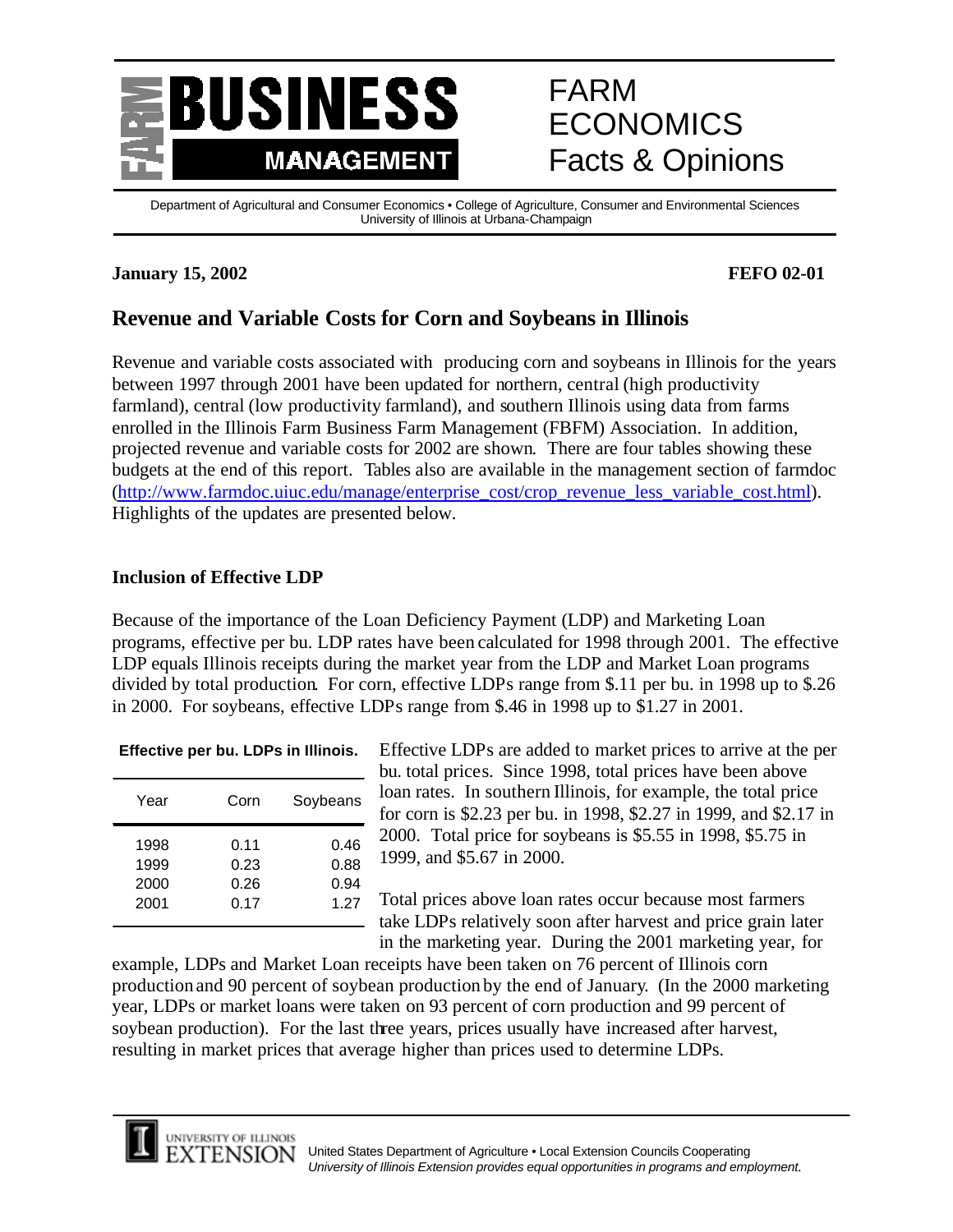This strategy has proven profitable in the last three years. However, the strategy does have risks. If prices decline after harvest, farmers could receive market prices below prices used to set LDPs. Hence, it is possible that total prices could average below loan rates.

### **Variable Costs for 2002 Projected to Decline**

Variable costs for 2002 are projected to decline from 2001 levels. Most of the reductions are due to declines in nitrogen fertilizer prices (reduces corn fertilizer costs by \$7 to \$8 per acre) and declines in fuel prices (reduce costs by about \$2 per acre). The only cost category projected to increase is seed, which is projected to increase by about 10 percent. Overall, cost reductions cause corn profitability to increase relative to soybean profitability.

Except in central Illinois on high productivity farmland, soybeans have been more profitable than corn in recent years. Revenue less variable costs average \$8 more per acre for soybeans than for corn in northern Illinois between 1997 and 2001, \$8 more for soybeans in Central Illinois (low productivity farmland), and \$8 more for soybeans in southern Illinois. Central Illinois with high productivity farmland average \$1 more for corn than for soybeans from 1997 through 2001 (see four tables in the back).

For 2002, soybeans are projected to be more profitable in northern Illinois by \$7 per acre, central Illinois (low productivity farmland) by \$12 per acre, and southern Illinois by \$12 per acre. In central Illinois (high productivity farmland), corn is projected more profitable than soybeans by \$5 per acre.

Corn yields in central Illinois (high productivity farmland) are higher relative to soybean yields than in other regions. The corn divided by soybean yield in central Illinois is 3.22 (161 / 50), compared to 3.12 in northern Illinois, 3.14 in central Illinois (low productivity farmland), and 3.11 in southern Illinois.

The following table shows breakeven corn yields given different soybean yields for a central Illinois (high productivity farmland) situation (e.g., corn price equals \$2.10, soybean price equals \$5.50, corn variable costs equal \$167 per acre, and soybean variable costs equal \$103 per acre).

Some central Illinois farmers, and others who have high corn yields relative to soybean yields, may consider switching to more corn. Current projections of revenue less variable costs for 2002, however, do not suggest major changes in the crop rotation are warranted.

| <b>Breakeven Corn Yields Relative</b><br><b>Relative to Soybean Yield</b> |                                 |                                      |  |  |  |  |
|---------------------------------------------------------------------------|---------------------------------|--------------------------------------|--|--|--|--|
| Soybean<br>Yield                                                          | Breakeven<br>Corn<br>Yield      | Corn-to<br>-soybean<br>yield ratio   |  |  |  |  |
| 35<br>40<br>45<br>50<br>55                                                | 119<br>132<br>145<br>159<br>172 | 3.41<br>3.31<br>3.23<br>3.17<br>3.12 |  |  |  |  |

Issued by: Gary Schnitkey, Department of Agricultural and Consumer Economics

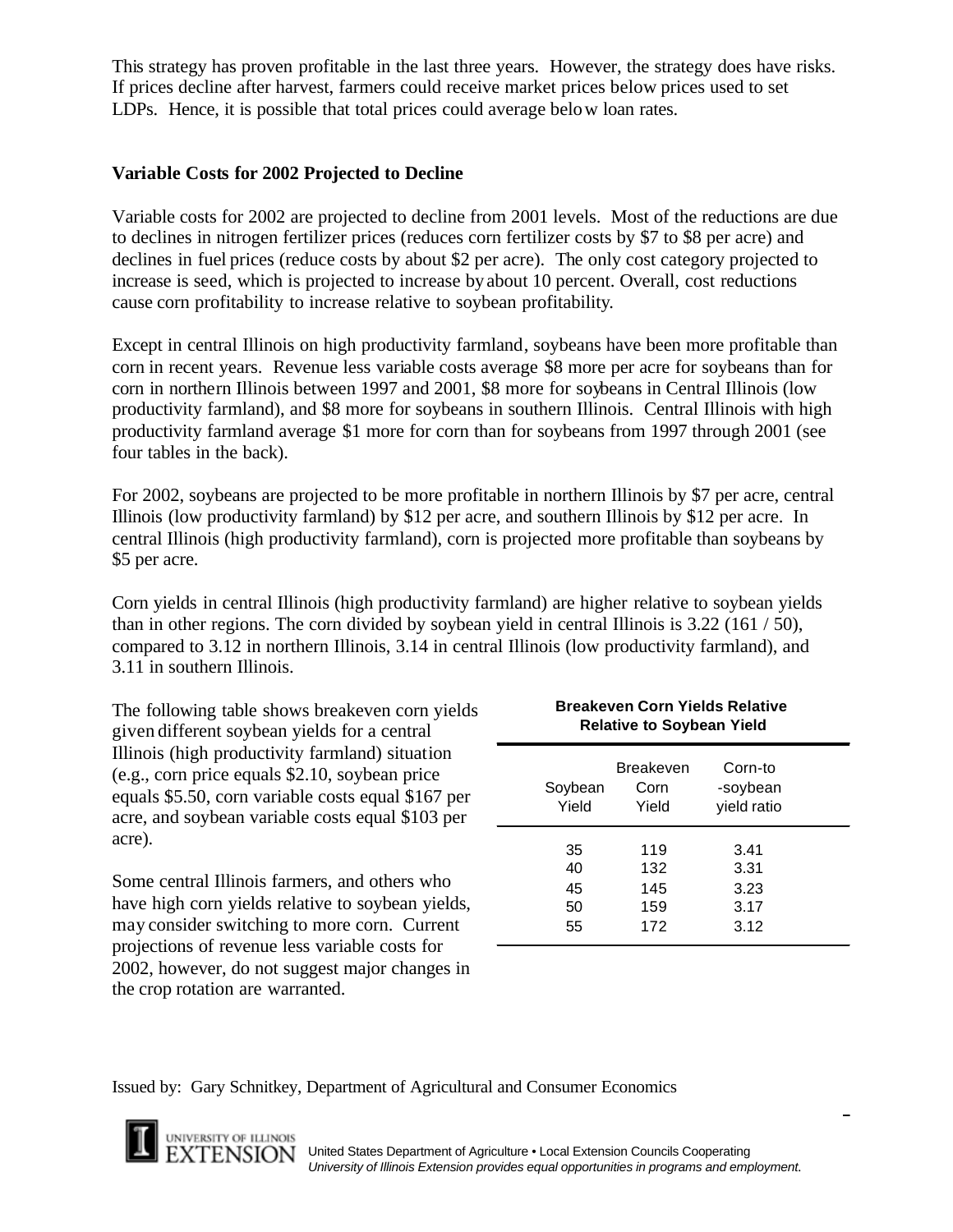

**Crop Revenue and Costs**

University of Illinois Farm Business Management Handbook FBM 0102

|                                             | 1997     | 1998   | 1999    | 2000           | 2001F    | 2002F  |
|---------------------------------------------|----------|--------|---------|----------------|----------|--------|
| Panel A. Corn.                              |          |        |         |                |          |        |
| Average yields (bu. per acre)               | 142      | 164    | 155     | 156            | 153      | 156    |
| Market price                                | 2.49     | 2.09   | 1.95    | 1.96           | 1.95     | 2.00   |
| Effective LDP <sup>2</sup>                  | 0.00     | 0.11   | 0.23    | 0.26           | 0.17     | 0.10   |
| Total price received (per bu.)              | \$2.49   | \$2.20 | \$2.18  | \$2.22         | \$2.12   | \$2.10 |
| Revenue per acre                            | \$354    | \$361  | \$338   | \$346          | \$324    | \$328  |
| Variable costs per acre                     |          |        |         |                |          |        |
| Fertilizer and lime                         | \$57     | \$56   | \$49    | \$49           | \$56     | \$48   |
| Pesticides                                  | 36       | 35     | 32      | 31             | 32       | 32     |
| Seed                                        | 32       | 35     | 35      | 35             | 35       | 37     |
| Drying and storage                          | 16       | 15     | 13      | 12             | 14       | 14     |
| Machinery repair, fuel, and hire            | 36       | 34     | 35      | 39             | 40       | 36     |
| Total variable costs                        | \$177    | \$175  | \$164   | \$166          | \$177    | \$167  |
| Revenue less variable costs                 | \$177    | \$186  | \$174   | \$180          | \$147    | \$161  |
| Panel B. Soybeans.                          |          |        |         |                |          |        |
| Average yields (bu. per acre)               | 50       | 53     | 50      | 46             | 49       | 50     |
| Market price                                | 6.48     | 4.96   | 4.82    | 4.83           | 4.43     | 4.40   |
| <b>Effective LDP</b>                        | 0.00     | 0.46   | 0.88    | 0.94           | 1.27     | 1.10   |
| Total price received (per bu.) <sup>2</sup> | 6.48     | 5.42   | 5.70    | 5.77           | 5.70     | 5.50   |
| Revenue per acre                            | \$324    | \$287  | \$285   | \$265          | \$279    | \$275  |
| Variable costs per acre                     |          |        |         |                |          |        |
| Fertilizer and lime                         | \$20     | \$21   | \$18    | \$18           | \$19     | \$19   |
| Pesticides                                  | 37       | 36     | 33      | 32             | 33       | 33     |
| Seed                                        | 16       | 18     | 18      | 18             | 19       | 20     |
| Drying and storage                          | 6        | 6      | 5       | $\overline{4}$ | 5        | 5      |
| Machinery repair, fuel, and hire            | 30       | 29     | 29      | 33             | 34       | 30     |
| Total variable costs                        | \$109    | \$110  | \$103   | \$105          | \$110    | \$107  |
| Revenue less variable costs                 | \$215    | \$177  | \$182   | \$160          | \$169    | \$168  |
| Difference (corn minus soybeans)            | $-$ \$38 | \$9    | $-$ \$8 | \$20           | $-$ \$22 | $-$7$  |

### **Actual and Projected Revenue Less Variable Costs, Northern Illinois, 1997 through 2002<sup>1</sup> .**

<sup>1</sup> Data for 1997 through 2000 are from Illinois Farm Business Farm Management (FBFM). Revenue and costs are given for Northern Illinois farms. Revenues from AMTA, MLA, and soybean payments are not included. Revenue and costs for 2001 and 2002 are projections.

 $^2$  Represents the average per bu. receipt from Market Loan and Loan Deficiency Payment programs in Illinois.

Prepared by: Dale Lattz and Gary Schnitkey, Department of Agricultural and Consumer Economics, University of Illinois. Updated: January 26, 2002



United States Department of Agriculture • Local Extension Councils Cooperating *University of Illinois Extension provides equal opportunities in programs and employment.*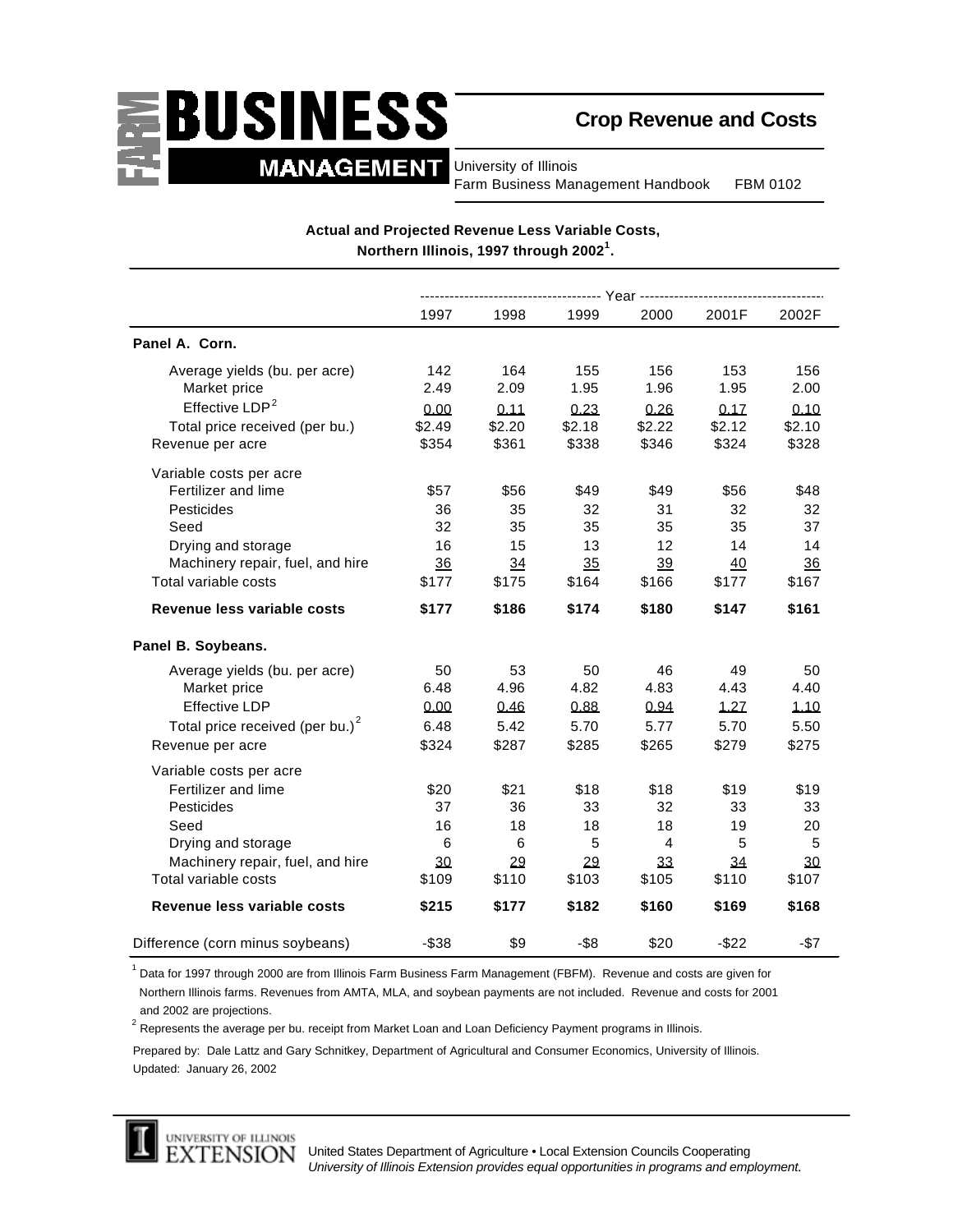# BUSINESS **MANAGEMENT**

# **Crop Revenue and Costs**

University of Illinois Farm Business Management Handbook FBM 0102

|                                  | 1997   | 1998    | 1999   | 2000   | 2001F   | 2002F  |  |
|----------------------------------|--------|---------|--------|--------|---------|--------|--|
| Panel A. Corn.                   |        |         |        |        |         |        |  |
| Average yields (bu. per acre)    | 148    | 152     | 166    | 165    | 165     | 161    |  |
| Market price                     | 2.50   | 2.10    | 1.97   | 1.91   | 1.95    | 2.00   |  |
| Effective LDP <sup>2</sup>       | 0.00   | 0.11    | 0.23   | 0.26   | 0.17    | 0.10   |  |
| Total price received (per bu.)   | \$2.50 | \$2.21  | \$2.20 | \$2.17 | \$2.12  | \$2.10 |  |
| Revenue per acre                 | \$370  | \$336   | \$365  | \$358  | \$350   | \$338  |  |
| Variable costs per acre          |        |         |        |        |         |        |  |
| Fertilizer and lime              | \$62   | \$62    | \$53   | \$53   | \$58    | \$50   |  |
| Pesticides                       | 34     | 33      | 31     | 32     | 32      | 32     |  |
| Seed                             | 31     | 33      | 34     | 33     | 33      | 35     |  |
| Drying and storage               | 14     | 14      | 15     | 13     | 16      | 16     |  |
| Machinery repair, fuel, and hire | 29     | 27      | 27     | 31     | 32      | 28     |  |
| Total variable costs             | \$170  | \$169   | \$160  | \$162  | \$171   | \$161  |  |
| Revenue less variable costs      | \$200  | \$167   | \$205  | \$196  | \$179   | \$177  |  |
| Panel B. Soybeans.               |        |         |        |        |         |        |  |
| Average yields (bu. per acre)    | 49     | 49      | 52     | 49     | 50      | 50     |  |
| Market price                     | 6.60   | 5.09    | 4.84   | 4.77   | 4.47    | 4.40   |  |
| Effective LDP <sup>2</sup>       | 0.00   | 0.46    | 0.88   | 0.94   | 1.27    | 1.10   |  |
| Total price received (per bu.)   | \$6.60 | \$5.55  | \$5.72 | \$5.71 | \$5.74  | \$5.50 |  |
| Revenue per acre                 | \$323  | \$272   | \$297  | \$280  | \$287   | \$275  |  |
| Variable costs per acre          |        |         |        |        |         |        |  |
| Fertilizer and lime              | \$22   | \$22    | \$19   | \$19   | \$20    | \$20   |  |
| Pesticides                       | 35     | 34      | 32     | 33     | 33      | 33     |  |
| Seed                             | 18     | 19      | 19     | 19     | 19      | 20     |  |
| Drying and storage               | 6      | 5       | 6      | 5      | 6       | 5      |  |
| Machinery repair, fuel, and hire | 25     | 23      | 24     | 2Z     | 28      | 25     |  |
| Total variable costs             | \$106  | \$103   | \$100  | \$103  | \$106   | \$103  |  |
| Revenue less variable costs      | \$217  | \$169   | \$197  | \$177  | \$181   | \$172  |  |
| Difference (corn minus soybeans) | $-$17$ | $-$ \$2 | \$8    | \$19   | $-$ \$2 | \$5    |  |

### **Actual and Projected Revenue Less Variable Costs, Central Illinois, High Productivity Farmland, 1997 through 2002<sup>1</sup> .**

<sup>1</sup> Data for 1997 through 2000 are from Illinois Farm Business Farm Management (FBFM). Revenue and costs are given for Central Illinois farms. Revenues from AMTA, MLA, and soybean payments are not included. Revenue and costs for 2001 and 2002 are projections.

 $^2$  Represents the average per bu. receipt from Market Loan and Loan Deficiency Payment programs in Illinois.

Prepared by: Dale Lattz and Gary Schnitkey, Department of Agricultural and Consumer Economics, University of Illinois. Updated: January 26, 2002

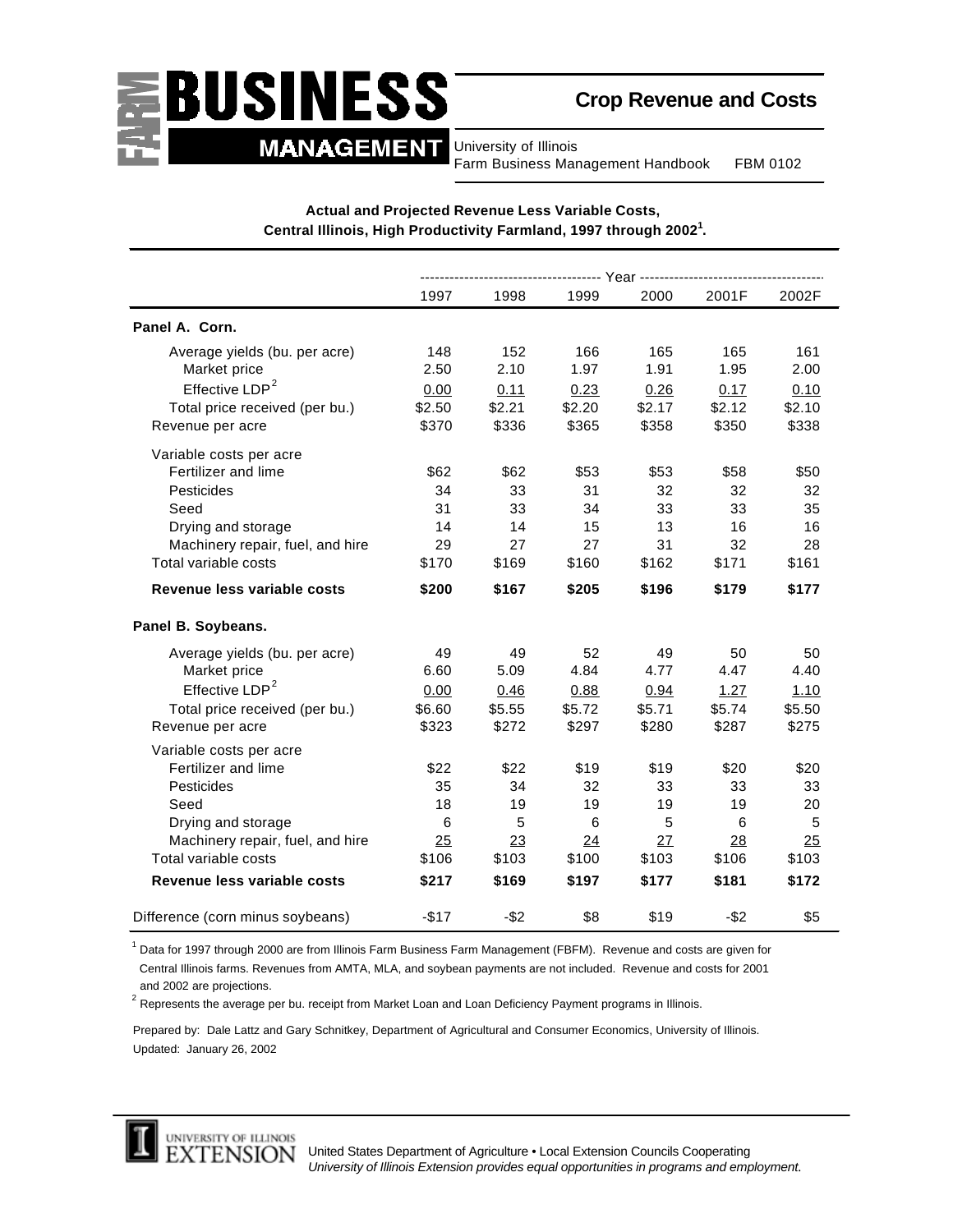

## **Crop Revenue and Costs**

University of Illinois Farm Business Management Handbook FBM 0102

|                                  | -- Year ------------ |        |        |        |        |        |
|----------------------------------|----------------------|--------|--------|--------|--------|--------|
|                                  | 1997                 | 1998   | 1999   | 2000   | 2001F  | 2002F  |
| Panel A. Corn.                   |                      |        |        |        |        |        |
| Average yields (bu. per acre)    | 134                  | 141    | 149    | 154    | 154    | 148    |
| Market price                     | 2.49                 | 2.10   | 1.95   | 1.88   | 1.95   | 2.00   |
| Effective LDP <sup>2</sup>       | 0.00                 | 0.11   | 0.23   | 0.26   | 0.17   | 0.10   |
| Total price received (per bu.)   | \$2.49               | \$2.21 | \$2.18 | \$2.14 | \$2.12 | \$2.10 |
| Revenue per acre                 | \$334                | \$312  | \$325  | \$330  | \$326  | \$311  |
| Variable costs per acre          |                      |        |        |        |        |        |
| Fertilizer and lime              | \$63                 | \$61   | \$52   | \$52   | \$57   | \$50   |
| Pesticides                       | 33                   | 33     | 29     | 29     | 29     | 29     |
| Seed                             | 32                   | 35     | 34     | 35     | 34     | 37     |
| Drying and storage               | 14                   | 13     | 13     | 12     | 15     | 15     |
| Machinery repair, fuel, and hire | 31                   | 29     | 29     | 32     | 33     | 30     |
| Total variable costs             | \$173                | \$171  | \$157  | \$160  | \$168  | \$161  |
| Revenue less variable costs      | \$161                | \$141  | \$168  | \$170  | \$158  | \$150  |
| Panel B. Soybeans.               |                      |        |        |        |        |        |
| Average yields (bu. per acre)    | 47                   | 46     | 46     | 45     | 45     | 47     |
| Market price                     | 6.50                 | 5.06   | 4.82   | 4.68   | 4.40   | 4.40   |
| Effective LDP <sup>2</sup>       | 0.00                 | 0.46   | 0.88   | 0.94   | 1.27   | 1.10   |
| Total price received (per bu.)   | \$6.50               | \$5.52 | \$5.70 | \$5.62 | \$5.67 | \$5.50 |
| Revenue per acre                 | \$306                | \$254  | \$262  | \$253  | \$255  | \$259  |
| Variable costs per acre          |                      |        |        |        |        |        |
| Fertilizer and lime              | \$21                 | \$20   | \$17   | \$17   | \$18   | \$18   |
| Pesticides                       | 34                   | 34     | 30     | 30     | 30     | 30     |
| Seed                             | 16                   | 18     | 17     | 18     | 18     | 19     |
| Drying and storage               | 5                    | 5      | 5      | 5      | 5      | 5      |
| Machinery repair, fuel, and hire | 26                   | 24     | 24     | 27     | 28     | 25     |
| Total variable costs             | \$102                | \$101  | \$93   | \$97   | \$99   | \$97   |
| Revenue less variable costs      | \$204                | \$153  | \$169  | \$156  | \$156  | \$162  |
| Difference (corn minus soybeans) | $-$ \$43             | $-$12$ | $- $1$ | \$14   | \$2    | $-$12$ |

### **Actual and Projected Revenue Less Variable Costs, Central Illinois, Low Productivity Farmland, 1997 through 2002<sup>1</sup> .**

<sup>1</sup> Data for 1997 through 2000 are from Illinois Farm Business Farm Management (FBFM). Revenue and costs are given for Central Illinois farms. Revenues from AMTA, MLA, and soybean payments are not included. Revenue and costs for 2001 and 2002 are projections.

 $^2$  Represents the average per bu. receipt from Market Loan and Loan Deficiency Payment programs in Illinois.

Prepared by: Dale Lattz and Gary Schnitkey, Department of Agricultural and Consumer Economics, University of Illinois. Updated: January 26, 2002